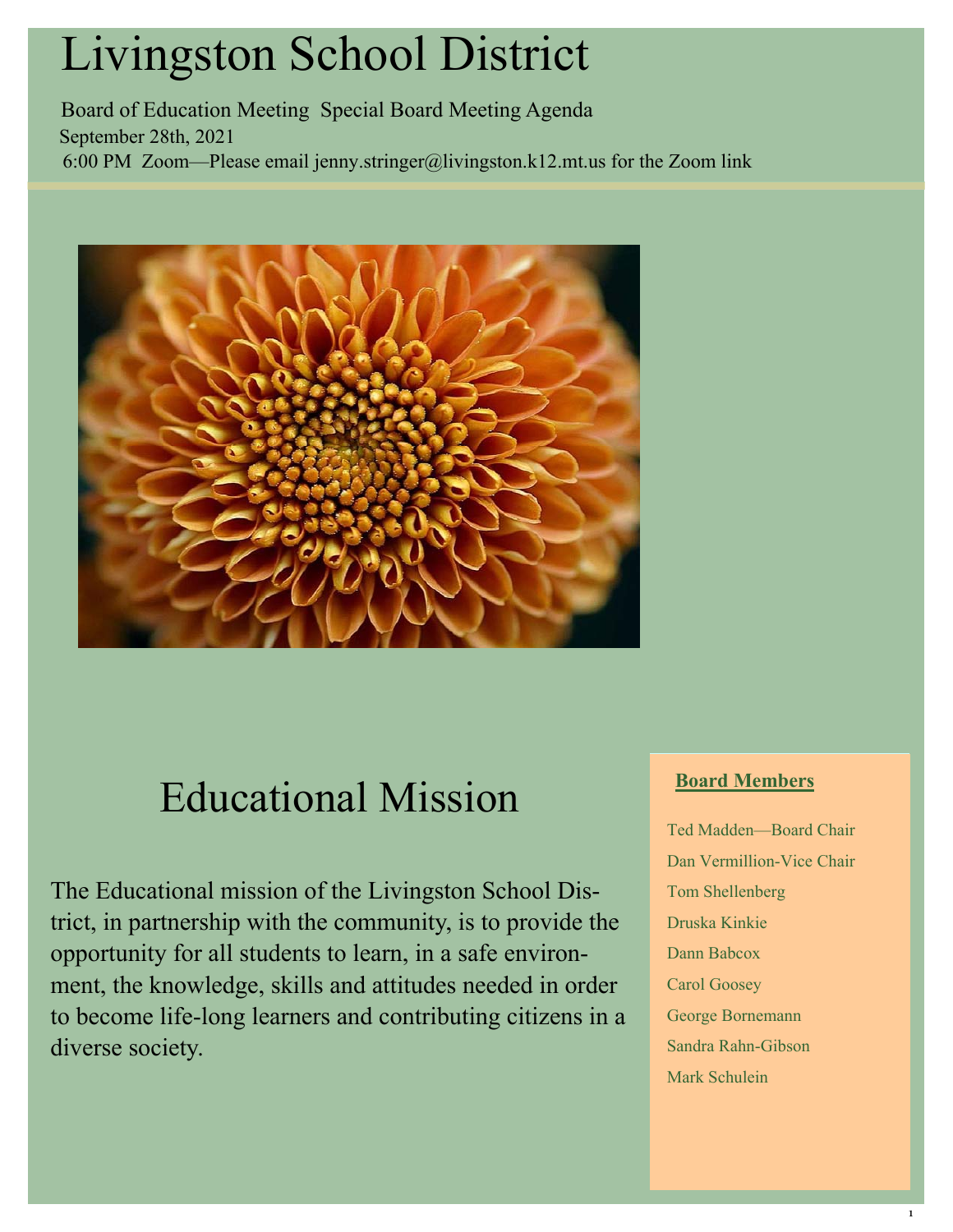# **Notice Regarding Public Comment**

Montana law requires school districts and other public agencies to include on the agenda for public meetings an item allowing public comment on any public matter not otherwise specifically listed on the agenda that is within the jurisdiction of the agency. As has also been the practice of the District, and in accordance with Montana law, if any member desires to speak to an item that is specifically listed/identified on the agenda, you will be allowed to do so when the item comes up for discussion and action. Comments regarding items specifically listed/identified on the agenda will have a time limit set by the Board Chair.

The public comment portion of the agenda is not the time designated to hear items that are specifically listed/identified on the agenda. For those individuals who desire to address the Board during the "public comment" portion of the meeting, if you haven't already done so, please sign your name to the sheet located at the back of the room and indicate the general topic on which you will be commenting. The board chair person will call individuals to speak in the order listed on the sheet provided.

The board would like to remind everyone in attendance that to avoid violations of individuals rights of privacy, a member of the public wishing to address the Board during this time will not be allowed to make comments about any student, Staff member, or member of the general public during his/her designated time to speak. In addition, the board will not hear comments on contested cases or other adjudicative proceedings.

#### **CONTACT INFORMATION**

Livingston School District Board of Education

132 S. B Street

Livingston, Montana 59047

Tel. 406-222-0861

Fax 406-222-7323

#### **FUTURE EVENTS/MEETINGS**

Next Regular Board Meeting October 12th, 2021 Park High School Library 6:00 PM

## **Committee**

### **Assignments**

#### **Negotiations**

Tom Shellenberg George Bornemann Dann Babcox Dan Vermillion

#### **Curriculum**

Carol Goosey Ted Madden Mark Schulein Dan Vermillion

#### **Finance**

Tom Shellenberg Druska Kinkie Dan Vermillion

**Policy** Druska Kinkie

Carol Goosey Ted Madden

#### **Facilities**

George Bornemann Dann Babcox Mark Schulein Tom Shellenberg

#### **Calendar**

George Bornemann Druska Kinkie Dann Babcox

**Public Relations**  Ted Madden Carol Goosey